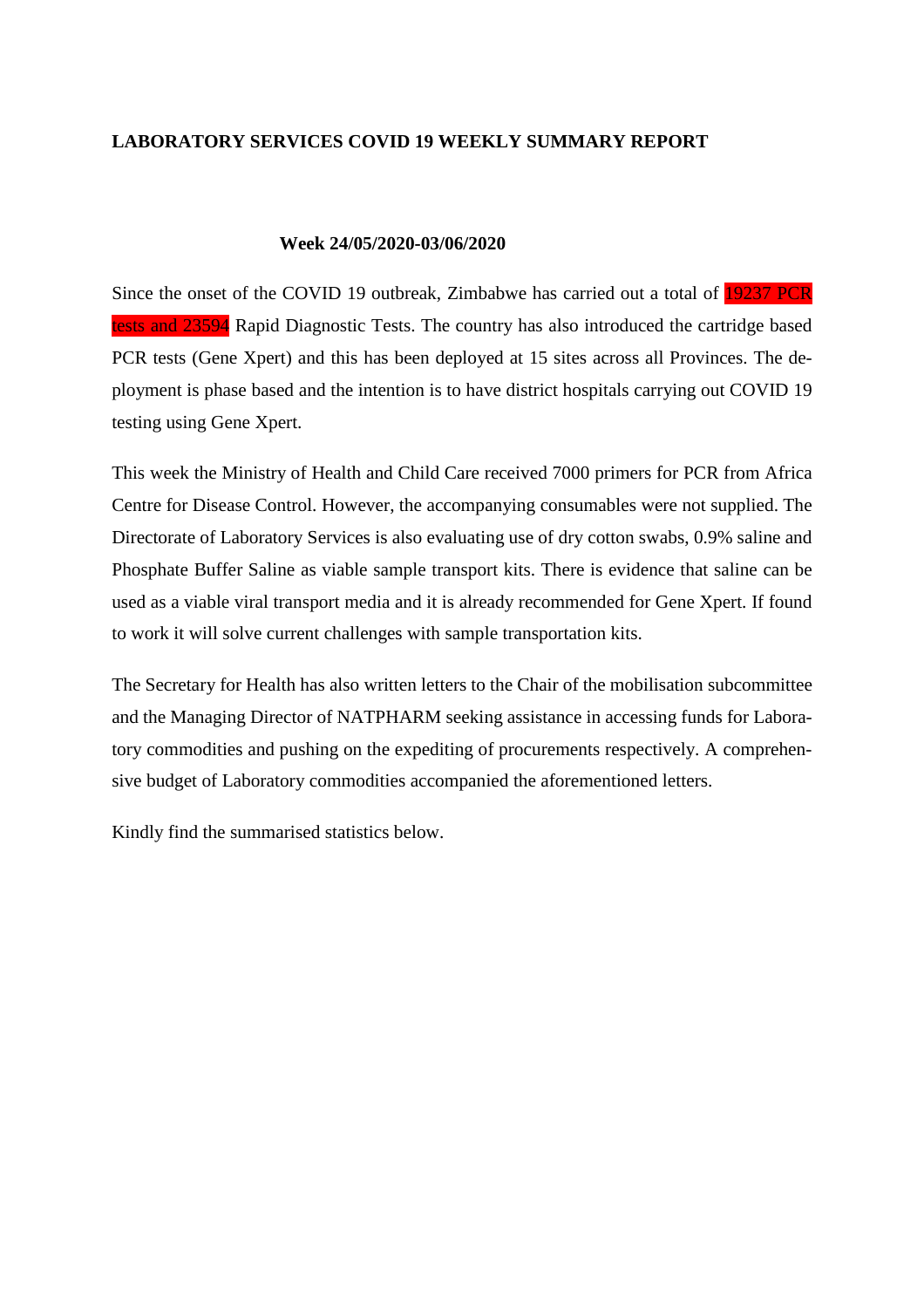See table 1-4, number of tests, stock status and procurement update respectively

## **Table 1**

|                            | <b>Cumulative Number of Tests Conducted to Date (03 June 2020)</b> |             |                          |            |
|----------------------------|--------------------------------------------------------------------|-------------|--------------------------|------------|
|                            | <b>Daily Totals</b>                                                |             | <b>Cumulative Totals</b> |            |
| <b>Province</b>            | <b>RDT</b>                                                         | <b>PCR</b>  | <b>RDT</b>               | <b>PCR</b> |
| <b>Bulawayo</b>            | $\overline{2}$                                                     | 124         | 1168                     | 3484       |
| Harare                     | 273                                                                | 203         | 5125                     | 11804      |
| <b>Manicaland</b>          | 88                                                                 | 70          | 1984                     | 962        |
| <b>Mashonaland Central</b> | $\mathbf 0$                                                        | $\mathbf 0$ | 1835                     | 109        |
| <b>Mashonaland East</b>    | 25                                                                 | 23          | 1306                     | 627        |
| <b>Mashonaland West</b>    | $\overline{7}$                                                     | 34          | 2636                     | 881        |
| <b>Midlands</b>            | 98                                                                 | 29          | 1944                     | 620        |
| <b>Masvingo</b>            | 79                                                                 | 16          | 1764                     | 540        |
| <b>Matebeleland North</b>  | $\mathbf{1}$                                                       | 0           | 1214                     | 440        |
| <b>Matebeleland South</b>  | 18                                                                 | 185         | 5539                     | 1027       |
| <b>Total</b>               | 591                                                                | 684         | 24515                    | 20494      |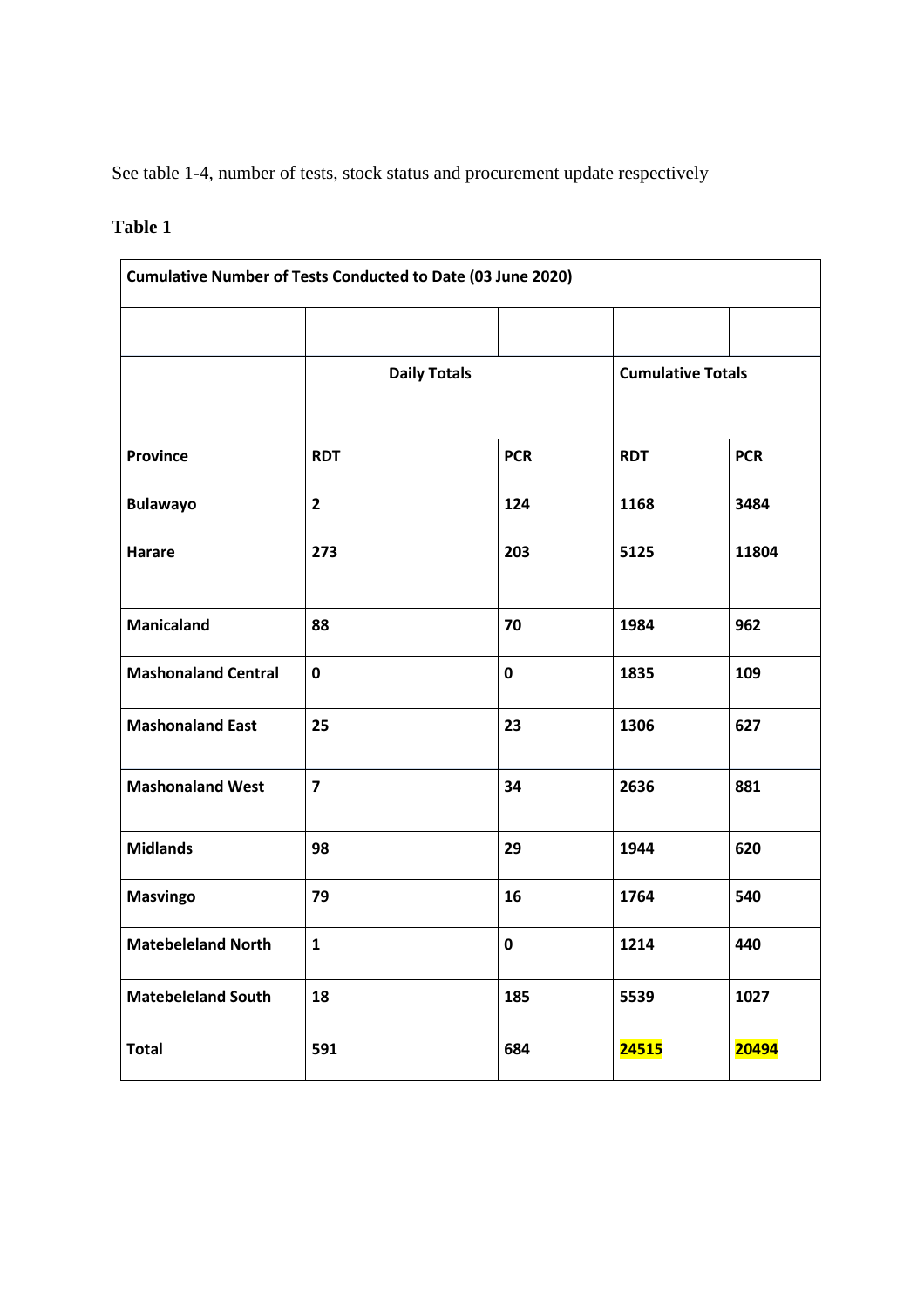### **Table 2**

Test summary for the week

| Tested(PCR) | 2460 |
|-------------|------|
| Rapids      | 4747 |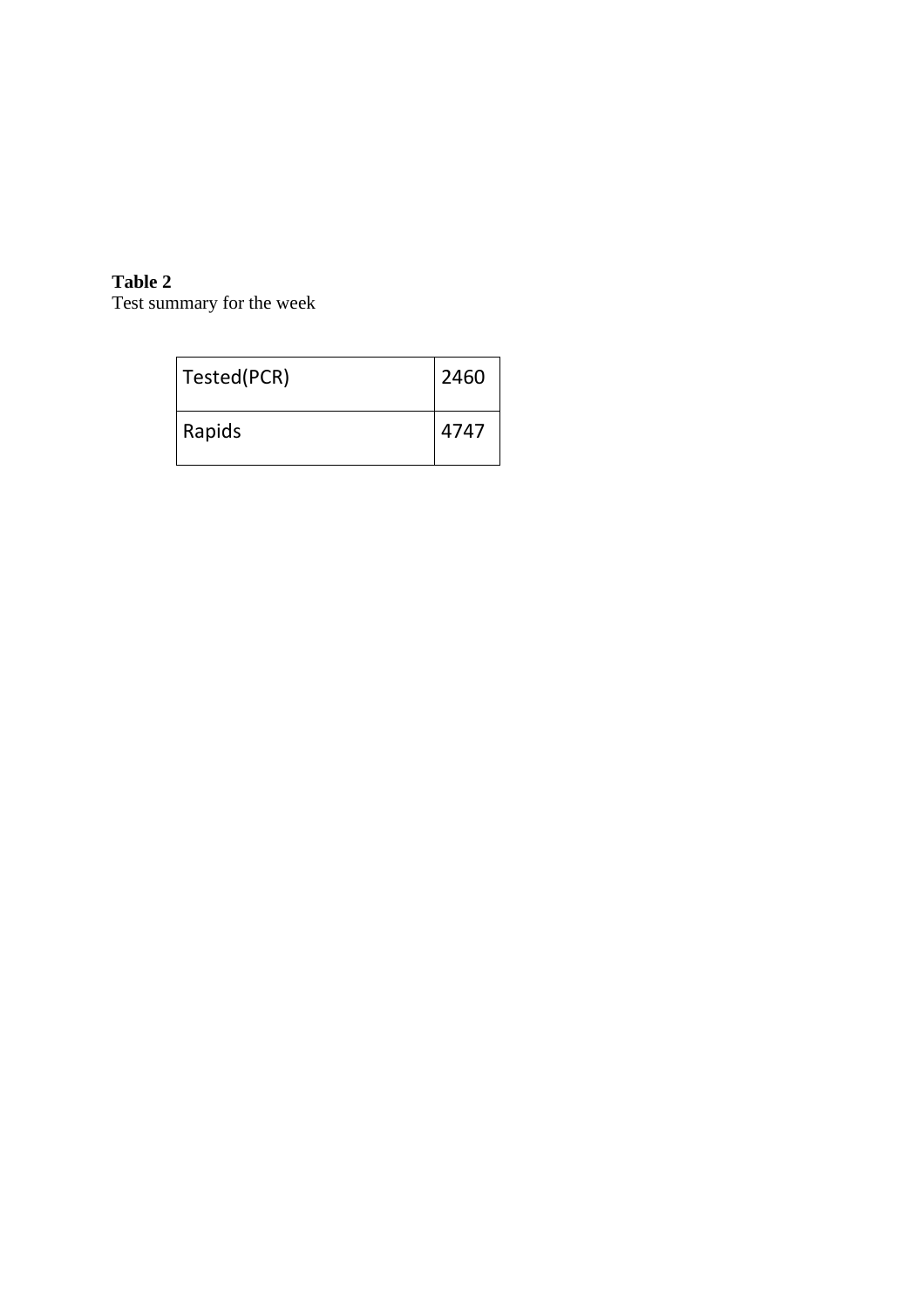#### **Table 3**

#### **Stock Status**

| <b>ITEM</b>                 | Number of available tests | <b>Number of days</b> | <b>Comments</b>                                                  |
|-----------------------------|---------------------------|-----------------------|------------------------------------------------------------------|
| <b>PCR</b> kits             | 9000                      | 20                    |                                                                  |
| VTM tubes                   | $\overline{0}$            | $\overline{0}$        | Major limiting<br>factor as fewer<br>samples are<br>being tested |
| Extraction kits (manual)    | 9000                      | 20                    |                                                                  |
| Extraction kits (automatic) | $\theta$                  | $\overline{0}$        | Needed for<br>more numbers<br>to be tested                       |
| <b>Xpert Cartridges</b>     | 3600                      | 8                     | More needed<br>to maintain de-<br>centralization                 |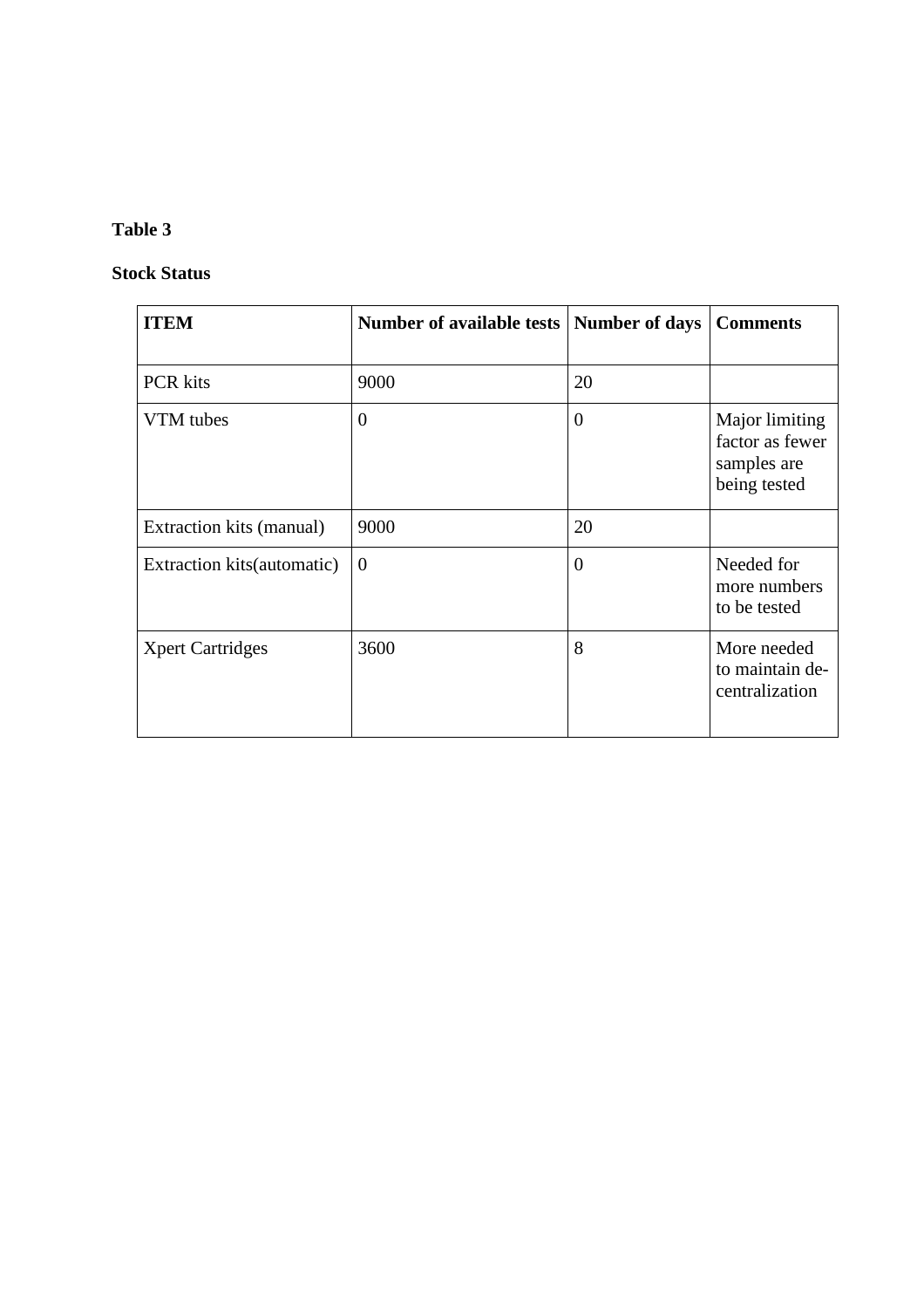## **Table 3**

# **Covid-19 Laboratory Procurement Update**

| Item                                                      | Quantity | <b>UOM</b> | Comments            | Awarded to:             | Status as at<br>22/05/2020                                                                      | Ex-<br>pected<br>Deliv-<br>ery<br>Date |
|-----------------------------------------------------------|----------|------------|---------------------|-------------------------|-------------------------------------------------------------------------------------------------|----------------------------------------|
| Covid 19 PCR<br>kits                                      | 10,000   | Each       | Extremely<br>Urgent | <b>BGI</b> China        | Payment is<br>expected to be<br>made on<br>29/05/2020                                           | 9-Jun-<br>20                           |
| <b>Extraction Kits</b>                                    | 20,000   | Each       | Extremely<br>Urgent | Biomerieux              | Next delivery<br>of 3,000 ex-<br>pected on<br>Tuesday<br>02/06/2020                             | $2-Jun-$<br>20                         |
| <b>Aerosol Barrier</b><br>pipette tips 10ul -<br>100ul    | 30,000   | Each       | Extremely<br>Urgent | Natlab                  | Undergoing<br>clearance                                                                         |                                        |
| <b>Aerosol Barrier</b><br>pipette tips 0.5ul<br>$-100$ ul | 30,000   | Each       | Extremely<br>Urgent | Natlab                  | Delivered                                                                                       |                                        |
| <b>Aerosol Barrier</b><br>pipette tips 100ul<br>t 1000ul  | 30,000   | Each       | Extremely<br>Urgent | Natlab                  | Delivered                                                                                       |                                        |
| Superscript                                               | 24,000   | Each       | Extremely<br>Urgent | Select<br>Healthcare    | Awaiting de-<br>livery.                                                                         | 1-Jun-<br>20                           |
| Microcentrifuge<br>tubes                                  | 18,000   | Each       | Extremely<br>Urgent | Select<br>Healthcare    | Awaiting de-<br>livery.                                                                         | $1$ -Jun-<br>20                        |
| PCR recation<br>plates(Optical<br>plates)                 | 18,000   | Each       | Extremely<br>Urgent | Muna Interna-<br>tional | Part delivered.<br>5,700 deliv-<br>ered on<br>28/05/2020.<br>Balance ex-<br>pected next<br>week | $2-Jun-$<br>20                         |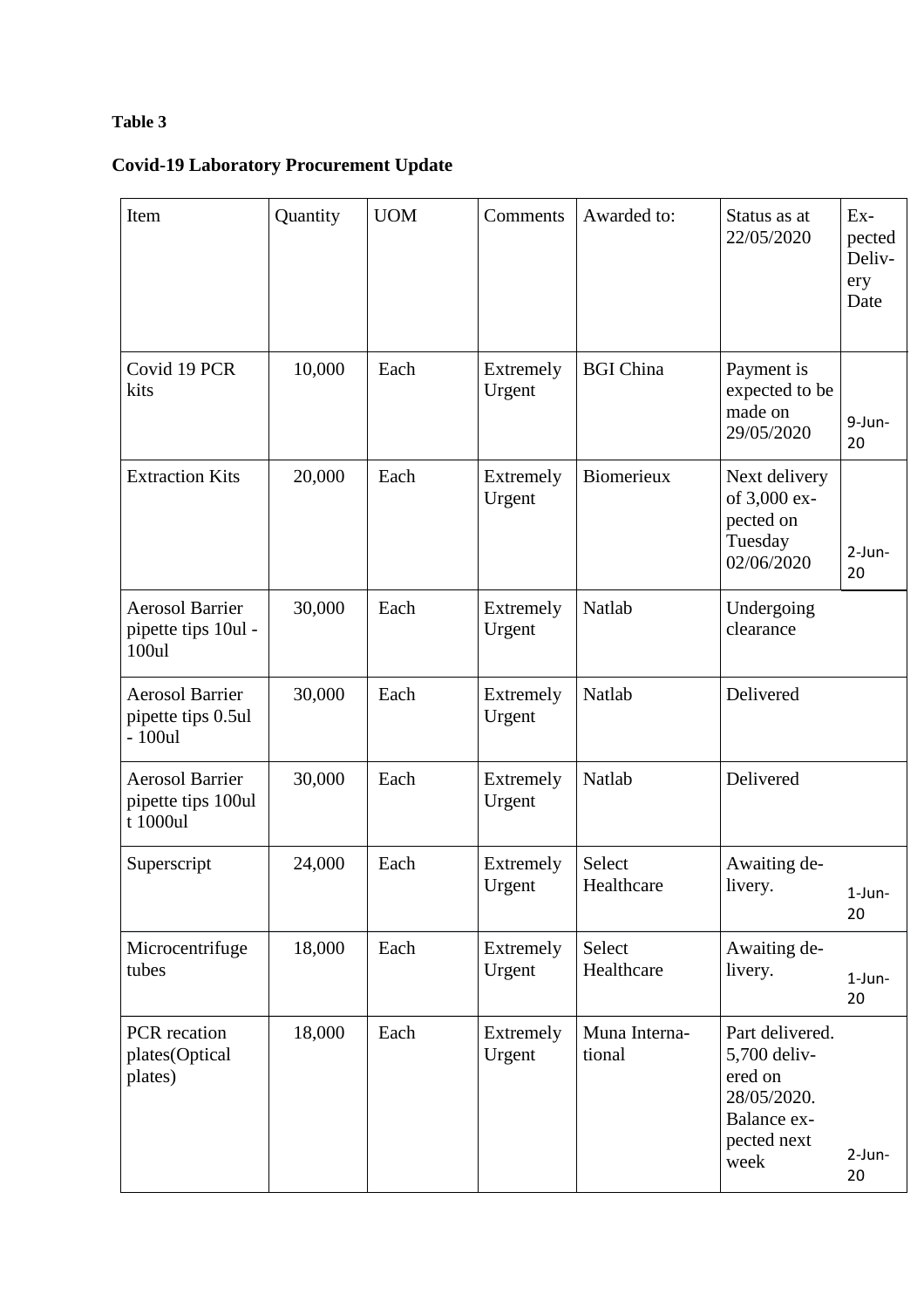| 96 Well optical<br>seals             | 18,000 | Each | Extremely<br>Urgent | Medsure | Awaiting de-<br>livery. $4,500$<br>awaiting air-<br>lifting by<br><b>DHL</b>                      | $2-Jun-$<br>20   |
|--------------------------------------|--------|------|---------------------|---------|---------------------------------------------------------------------------------------------------|------------------|
| Microcentrifuges                     | 6      | Each | Extremely<br>Urgent | Medsure | Awaiting de-<br>livery. 4 units<br>awaiting air-<br>lifting by<br><b>DHL</b>                      | $2$ -Jun-<br>20  |
| Cryotubes                            | 20,000 | Each | Extremely<br>Urgent | Axis    | Part delivered.<br>4,500 units<br>delivered.<br>Balance ex-<br>pected on<br>Tuesday<br>02/06/2020 | $2$ -Jun-<br>20  |
| <b>Biohazard Bags</b>                | 2,000  | Each | Extremely<br>Urgent | Medsure | Awaiting de-<br>livery. In<br>transit by road<br>from South<br>Africa                             | $2-Jun-$<br>20   |
| Ziplock bags                         | 10,000 | Each | Extremely<br>Urgent | Medsure | Awaiting de-<br>livery. In<br>transit by road<br>from South<br>Africa                             | $2-Jun-$<br>20   |
| VTM transport<br>media               | 30,000 | Each | Extremely<br>Urgent | Natlab  | Awaiting de-<br>livery.                                                                           | 5-Jun-<br>20     |
| <b>Extraction</b> system<br>24 plate | 6      | Each | Extremely<br>Urgent | Medsure | Awaiting de-<br>livery.                                                                           | $28$ -Jun-<br>20 |
| Gowns                                | 7,000  | Each | Extremely<br>Urgent | Natlab  | Delivered via<br>PPE arrange-<br>ment                                                             | Closed           |